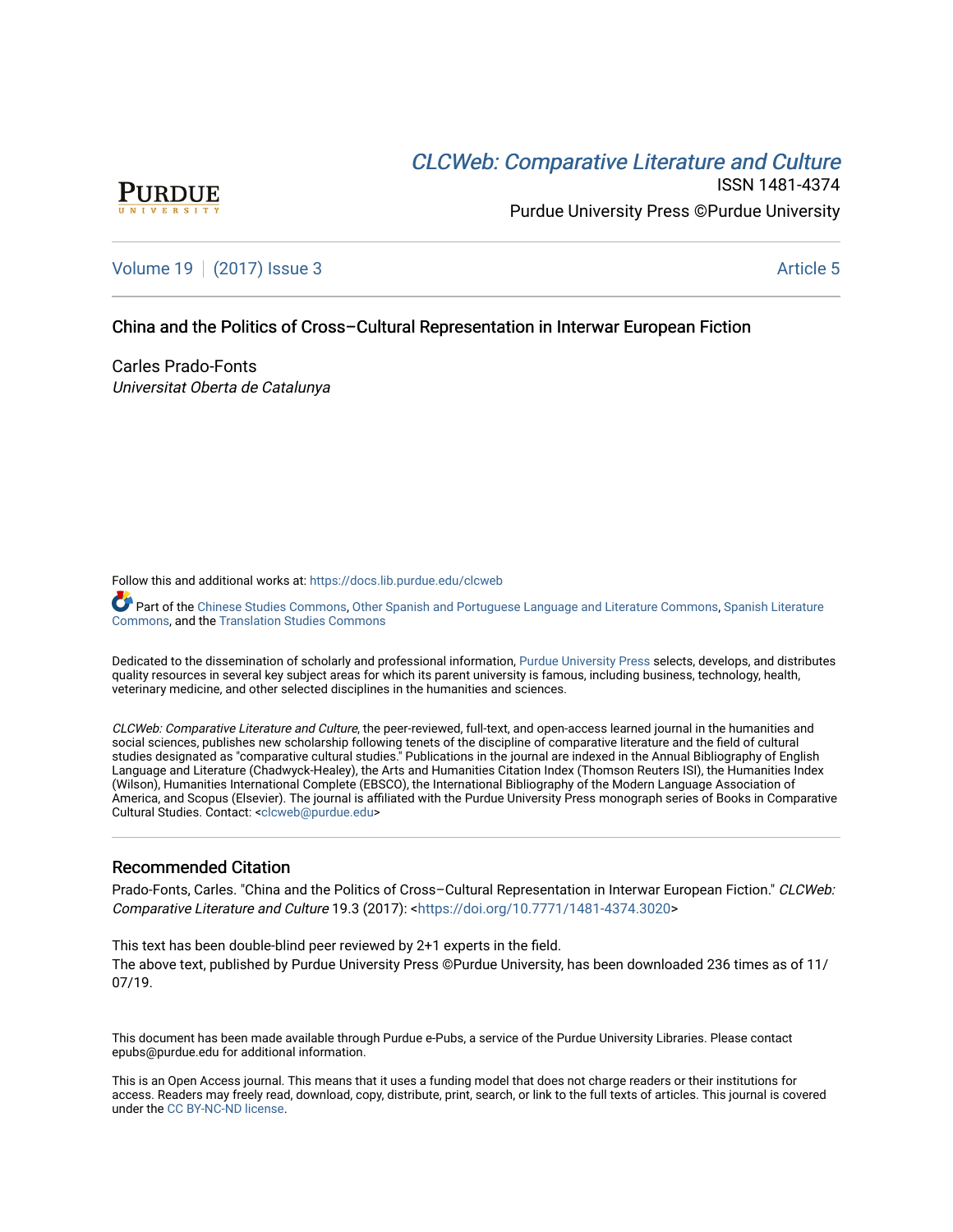**PURDUE** UNIVERSITY PRESS <[http://www.thepress.purdue.edu>](http://www.thepress.purdue.edu/)

## *CLCWeb: Comparative Literature and Culture*



ISSN 1481-4374 [<http://docs.lib.purdue.edu/clcweb>](http://docs.lib.purdue.edu/clcweb) Purdue University Press **©**Purdue University

*CLCWeb: Comparative Literature and Culture*, the peer-reviewed, full-text, and open-access learned journal in the humanities and social sciences, publishes new scholarship following tenets of the discipline of comparative literature and the field of cultural studies designated as "comparative cultural studies." In addition to the publication of articles, the journal publishes review articles of scholarly books and publishes research material in its *Library Series.* Publications in the journal are indexed in the Annual Bibliography of English Language and Literature (Chadwyck-Healey), the Arts and Humanities Citation Index (Thomson Reuters ISI), the Humanities Index (Wilson), Humanities International Complete (EBSCO), the International Bibliography of the Modern Language Association of America, and Scopus (Elsevier). The journal is affiliated with the Purdue University Press monog-raph series of Books in Comparative Cultural Studies. Contact: [<clcweb@purdue.edu>](mailto:clcweb@purdue.edu)

#### **Volume 19 Issue 3 (September 2017) Article 5 Carles Prado-Fonts,**

**"China and the Politics of Cross–Cultural Representation in Interwar European Fiction "** <http://docs.lib.purdue.edu/clcweb/vol19/iss3/5>

> Contents of *CLCWeb: Comparative Literature and Culture* **19.3 (2017)** [<http://docs.lib.purdue.edu/clcweb/vol19/iss3/>](http://docs.lib.purdue.edu/clcweb/vol19/iss1/)

**Abstract**: In his article "China and the Politics of Cross–Cultural Representation in Interwar European Fiction" Carles Prado-Fonts analyzes Joan Crespi's *La ciutat de la por* (The City of Fear, 1930) to illustrate the varied representations of China in interwar Europe. In the 1920s and 1930s, a plurality of views on China and the Chinese people became widespread across different parts of Europe, mainly shaped by English, French, and German representations. Contradictory images of China coexisted in literature, thought, and popular culture. Crespi's work exemplifies these contradictions: China appears as both an attainable reality and an unreachable fantasy, two tropes that prevailed in Catalan society after having been adapted from the European imagery. The novel responds to these contradictory discourses by launching a radical critique of Western modernity imposed on China. This article argues that representing China from Catalonia (or from the rest of Spain) not only implied the import of data and knowledge from European sources but also the transculturation of formal aspects and a subordination of agency. By showing how difficult it was to imagine China from the periphery of Europe without the mediation of these European centers, this article rethinks the politics of cross-cultural circulation in a noncolonizer, noncolonized context.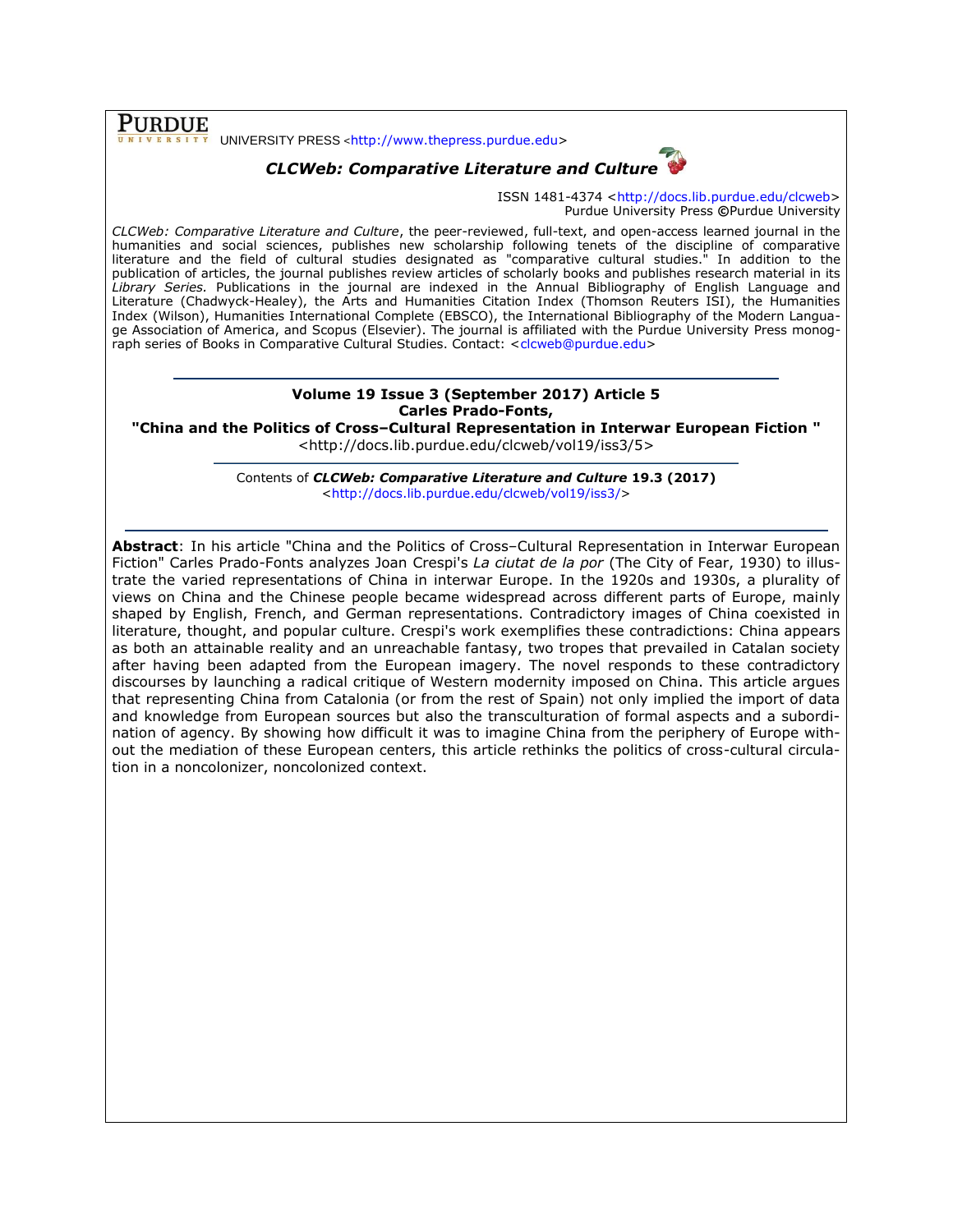#### **Carles PRADO-FONTS**

#### **China and the Politics of Cross–Cultural Representation in Interwar European Fiction**

*La ciutat de la por* (The City of Fear) is a novel published in 1930 in Barcelona by Joan Crespi, a young and unknown author. It narrates how Albert Garriga decides to abandon his position as a young director of a textile factory in Catalonia and travel to the China he has read about since his childhood. There he will discover Canton through the guidance of Mr. Lawrence, a mysterious Englishman who seems to know everything about the place. Thanks to Lawrence's mediation Albert will progressively discover how the West has caused the loss of the traditional, exotic China that he had fantasized about. Why would such a realization have to be articulated through the voice of an Englishman?

This is only a minor example of a general trend with major significance: it was almost impossible to imagine China from the viewpoint of Catalonia (or from the rest of Spain for that matter) without the mediation of English, French, or German contexts. China was actually a popular topic at the time, far from the commonly-held perception that sees it as an unknown, mysterious place. In fact, China has never been a complete stranger to Spain (and Europe) over the last two centuries. Ever since the midnineteenth century, there has been an exhaustive amount of information in Europe about Chinese society and culture even if this information was not always translated in a direct way. China reached European national contexts through detours across pivotal centers such as England, France, and Germany, and a vast plurality of images became localized through processes of translation and transculturation of essays, novels, and popular culture. Even authors from peripheral nations in Europe who had never visited China were able to write thorough essays on Chinese society or set their novels in that context with reasonable veracity. This was the case with *La ciutat de la por*, which was published in the Catalan language in January 1930 and awarded a prestigious literary prize. Its young and unknown author, Joan Crespi, died two days after receiving the prize without having seen his novel published. While Crespi wrote *La ciutat de la por* without presumably having ever set a foot in China, the discourses on China and the images of the Chinese that circulated in Catalonia and Spain, mainly from European sources, allowed him to write an informed work full of colorful, authentic details.

The wealth of images in Crespi's novel creates multiple, often contradictory, representations of China and the Chinese. In this article, I gather these contradictions into two groups. On the one hand, *La ciutat de la por* depicts China as an attainable reality of the present, full of details which are described with almost photographic accuracy, and easily accessible for any Westerner. On the other hand it also represents China as an unattainable fantasy of the past, a land of mystery, action, and terror which is described according to the most classical conventions of the adventure novel, and that will never be regained. The significance of Crespi's work lies not only in the coexistence of both tropes but also—and especially—in the fact that the novel itself provides a way out of this paradox. *La ciutat de la por* historicizes this contradiction and blames the imposition of Western modernity and progress upon China as the reason why the East has lost its quintessential spirit.

Through this analysis I argue that representing China from a place like Catalonia not only implied the import of data and knowledge from European texts but also the transculturation of formal aspects and a subordination of agency. By showing how difficult it was to imagine China from the periphery of Europe without the mediation of these European centers, this article wants to rethink the politics of representation in a noncolonizer, noncolonized context and propose a more inclusive understanding of cross-cultural circulation. By so doing, it also wants to contribute to current scholarship on the representations of China in Spain and their relation with Spain's ambiguous political position in Asia in the nineteenth and early twentieth centuries (Ai, *Nostalgia*; Davis, "Translation"; Martínez-Robles, "Constructing"; Torres-Pou, *Asia*).

This kind of oblique nature of cross-cultural representations has not been examined in literary and cultural theories dealing with East-West interactions. In her seminal study on the politics of translation between China and the West, Lydia Liu examined "the process by which new words, discourses, and modes of representation arise, circulate, and acquire legitimacy" within a non-European language due to the contact or collision with European languages (*Translingual Practice* 26). She went beyond the reifying patterns of resistance and domination, and conceptualized a more complex model than the eastward influence. Liu's contribution was fundamental to addressing that complexity of the East-West cross-cultural circulation, but did not consider the heterogeneity of the Western nations in contact with China and reified the conception of the West itself. Since then, attempts have been made to open up the terrain of East-West cross-cultural understanding by coining new terminology such as *sinographies* (Hayot, Saussy, and Yao, *Sinographies*) and there have also been interesting attempts at more integrative approaches of the Chinese contribution to the development of Western identity as well as its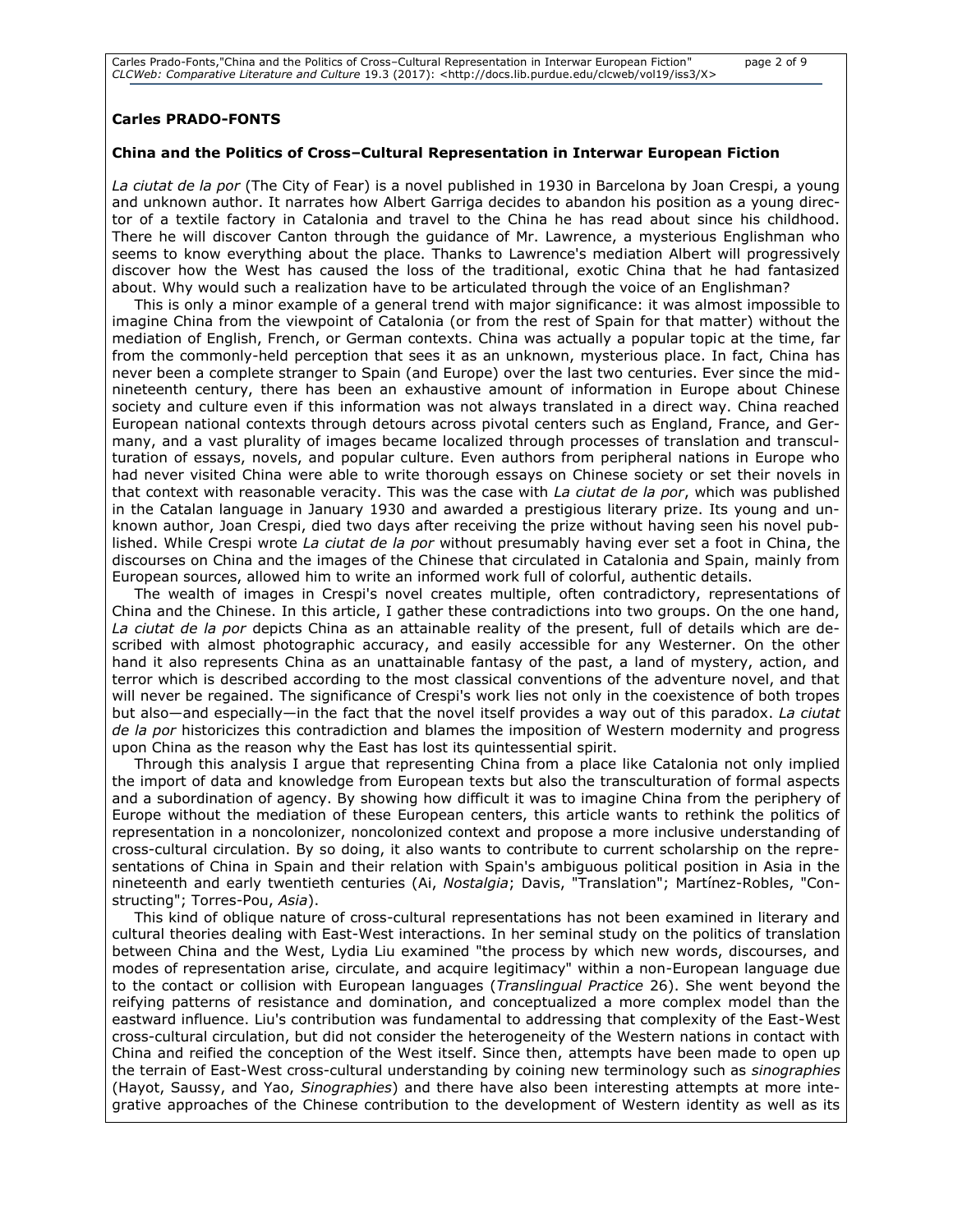literary and philosophical modernity (Bickers, *Britain in China*; Hayot, *Hypothetical Mandarin*; Kitson, *Romantic China*; Chang, *Fateful Ties*; Forman, *China and the Victorian Imagination*). Yet, while this new scholarship has opened up new and important avenues of inquiry, it has not yet addressed the need to disaggregate a unified notion of "the West."

Actually, the need to pluralize the conception of the West and think beyond the center–periphery model of cross-cultural interactions has already been raised (Sakai, "Dislocation"; Hevia, *English Lessons*; Lionnet and Shih, *Minor Transnationalism*). This article attempts to contribute to these claims by offering an interpretation of these issues from a Catalan–Spanish perspective on China, which has not yet been formulated. It builds on the concept of translingual practice as proposed by Liu as well as on the concept of transculturation coined by Fernando Ortiz in the 1940s and developed by Ángel Rama in the 1980s, which acquired international currency thanks to Mary Louise Pratt's contribution. (For a recent development of the concept see also Tymoczko, *Enlarging Translation*.) Both concepts share an emphasis on negotiation, tension, and reworking in the circulation across cultures, which is more appropriate than the ideas of acculturation or unidirectionality. They also situate (cultural) translation within a major, broader context of global circulation, which is appropriate for examining the indirect dissemination across different national contexts and beyond binary settings.

Pratt famously stated that "transculturation is a phenomenon of the contact zone," which is a "space of imperial encounters, the space in which peoples geographically and historically separated come into contact with each other and establish ongoing relations, usually involving conditions of coercion, radical inequality, and intractable conflict" (*Imperial Eyes* 7-8). The recognition of the interactions between colonizer and colonized "within radically asymmetrical relations of power" has proved to be fruitful (8). But we also need to address such asymmetries outside that duality: what happens when a third agent—noncolonizer and noncolonized—enters the picture? How can we think through this problem? My answer is to examine a case study of cross-cultural representation of China that does not stem from a colonial context. In this article I hope to show the complex trajectory of imagining China in languages and frameworks other than—but dependent on—English, French, and German. *La ciutat de la por* opens up a new set of questions that need to be addressed if we want to have a better understanding of East-West representations. This should allow us to rethink issues of space, circulation, power, and agency in cross-cultural representation in a more complex way. The material production of globality is, after all, made out of these indirect complexities rather than clear-cut polarities.

On December 26, 1929, the Catalan literary community was shocked upon receiving the news that Joan Crespi had died only two days after winning the second prize in the prestigious award Les Ales Esteses for his novel *La ciutat de la por*. Except for this sad mention, we don't have much information about Crespi. References from the time mainly tell us that he was a poor young man who died when he had a promising career ahead of him. Chronicles emphasize that the novel was well received by reviewers, who stressed the unusual combination of literary ambition and popular appeal and qualified it a "sensational work" or a "grandiose success" (*La Publicitat* January 24, 1930; *Mirador* January 30, 1930). *La ciutat de la por* is therefore a peculiar novel from an unknown author who wrote outside the established, canonical circles. It is an appropriate example to examine the way China was represented across the whole social spectrum: from the shared expectations of popular culture to the main concerns of intellectual discourses.

The novel opens with a powerful image: a European figure stands on a "shabby and filthy" Chinese raft (Crespi, *Ciutat* 9). We are told that he is arriving in Canton "overwhelmed by a violent excitement" (11). The man in ecstasy is Albert Garriga, the son of a Catalan textile industrialist who travels to China to experience at first hand the thrills from his childhood readings. As a child he had been a free spirit, very fond of books and novels. He used to remain in his bedroom "fantasizing, seduced by the passionate reading of the enigmas of Chinese mansions or the horrors and tortures that a barbarian mandarin inflicted upon his subjects" (16). Quixotic, voluptuous orientalism remained his passion and, after he became a lawyer, he traveled to Paris where he was finally able to realize one of his ambitions: to learn some Chinese. Albert's father died and our young man inherited the family fortune that came along with "a commitment and responsibility too heavy for his free spirit" (17). Now a man in an adult world, he is forced to lead the life of an adult. In despair, he decides to leave for Canton, the most "authentic" city in China, to recover "the sweetest souvenir from his childhood" (17).

Albert's expectations increase during the journey. His thoughts become more intense, "filled with the most extreme orientalism" (19). We are convinced of his engagement when he repudiates the luxurious steamer as too comfortable and too Western and decides to embark on a miserable raft that is about to break up (20). Just when his imagination is about to encounter reality, Albert pictures himself as a hero: "At last the fascinating and enigmatic Orient will be revealed to him; at last he would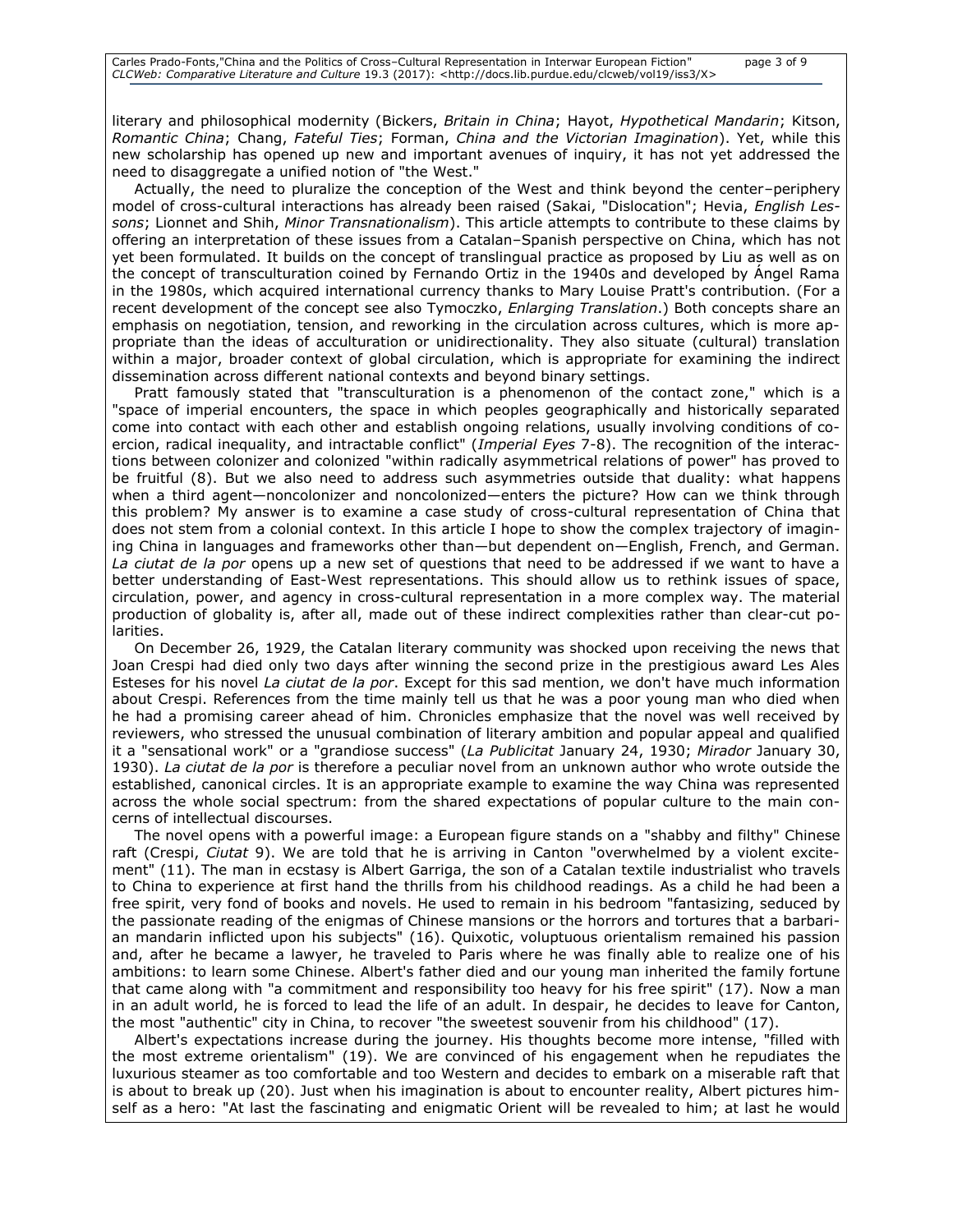become the hero of a mysterious adventure; the action of a Chinese drama would gravitate around him, tragic and obscure, full of terrors and filled with dangers" (19). Albert's first days in Canton are also filled with emotions. He is finally in China and we share his excitement through long depictions of the city. But he soon starts losing interest: he realizes the real China does not have the charm of the China he read about when he was a child. He then meets Mr. Lawrence, a mysterious Englishman who knows everything about the place. Through Lawrence, Albert finds a reason for his disenchantment: it is the impact of Western modernity that has caused the loss of the traditional China with its oriental mysticism and exotic charm (31). Albert's discontent is such that he even becomes sympathetic towards Chinese nationalism: "All these useless weeds must be removed from this land. We don't have any need to come and pollute the Orient with our things" (31).

Right in the middle of this existential cul-de-sac, Albert gets caught up in a frenetic adventure. He witnesses the kidnapping of a young Chinese woman—the daughter of a good friend of Lawrence's. Albert tries to find out her whereabouts and gets progressively involved in a series of fights and pursuits. All this action reconciles him with the quintessential China of his childhood readings: the girl seems to have been kidnapped by a triad with a cruel leader; he meets with an informant inside an opium den; he experiences torture while imprisoned in a rat-infested jail, and finally he escapes through dark, secret corridors. Albert is now "vibrant and optimistic" (98), full of energy again. All his rancor has vanished. But when he has finally escaped from his evil rivals as a marvelous superhero, he discovers that everything has been a scheme devised by Lawrence. Wishing to combat Albert's disillusionment, the Englishman had decided to take him back to the original and exotic Canton of the past (and the books), which is the Canton where Lawrence had met his lover, who had died the previous year. For Lawrence, to recuperate the old Canton for Albert is also a way of bringing Helen back to life through the old city.

Through this formal disposition of a story within a story, *La ciutat de la por* projects a plurality of representations of China with contradictory visions. The most relevant is the paradox between the tropes of China as a reality and China as a fantasy. On the one hand, we find China as an entity which is perfectly attainable. Albert shows how it is actually possible to understand China and Chinese people—despite its remote location and different culture. It is possible even though that knowledge must sometimes be filtered through a European connection like Paris, where Chinese language learning seems to be more systematized (16). Contrary to similar novels of the same period, with pages and chapters describing the time spent on the steamboat to China (Blasco Ibáñez, *La vuelta*; Luís de Oteyza, *De España* and *Diablo*), here the actual journey receives less attention. Getting to China is not difficult at all: we move from Barcelona to Hong Kong in pages (18-20), and at this final stage of the journey, Albert is even able to choose the mode of transportation—a simple raft instead of the sumptuous steamer (20).

There are plenty of details about life in Canton that make it possible for the reader to perceive China as a tangible reality too. Streets, for instance, are described in a very palpable way (22), and we are told about temples in almost photographic relief (46-48). Even exotic practices such as opium smoking are described with attention to very minor details (82). China's accessibility is most notably expressed through an unproblematic perception of communication. There is no place in the novel where we have the impression that Albert has trouble communicating with Chinese people—it is not even clear in which language characters talk to each other (103 or 124, for example). The feeling of linguistic alienation, so characteristically expressed by many travelers since González de Mendoza's accounts in the sixteenth century, is surprisingly absent in *La ciutat de la por*. There are very few mentions of the Chinese written script, only to remark that characters can be "easily translated" (71). Closeness to language relates to a feeling of familiarity with some Chinese people.

On the other hand, *La ciutat de la por* also projects a vision of China as an unreachable fantasy. Besides the obvious distance projected by the fantastic exoticism of Albert's adventures, inaccessibility is mainly produced through a temporal dislocation: juxtaposed to the available China of the present lies the distant China of the past that resembles the one from the books he read as a child. Meeting Lawrence reinforces that distance, as both men are trapped in a China that is not the China they cherish. They remain alienated from the present, though in different ways: while for Albert the real China lies in the fictional dreams of a teenager, for Lawrence the real China is in his own real past and in his love story with Helen. Both are trapped in their own pasts and fantasies. Albert is "disappointed by a lost fantasy" while Lawrence is "disappointed by a lost past reality" (40).

The plot stresses the impossibility of turning the fantasy of Albert's childhood into a reality of the present. In the ensuing confusion, Canton is essentially defined by what it was and not by what it is and China is recognized by what it lacks and not by what it provides: "Who would have thought that he was now in Canton, the most impenetrable city in China? It must be avowed, quite frankly, that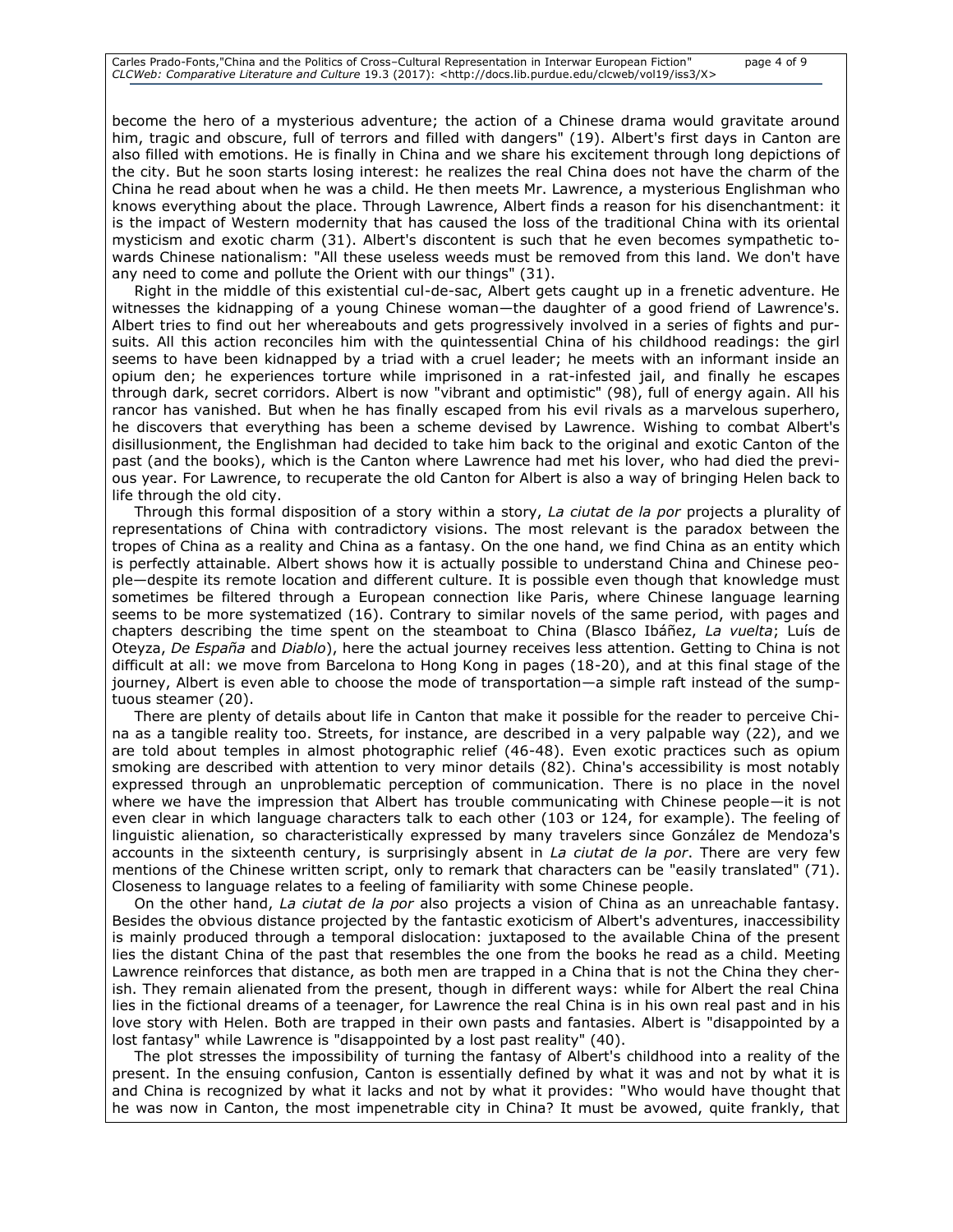nothing was suggesting that. Only the servants, small and with young faces and oblique, distant eyes, vaguely reminded him of the place where they were" (31).

Lawrence and his Chinese friends recreate that fantasy for Albert. China becomes for a while the impossible land of mysterious pursuit along dark labyrinths, obscure opium dens, secret societies, and secret traps that turn China into a familiar de-familiarized image and Chinese people are stigmatized in a Fu Manchu characterization (74). Reentering his own utopia of the past feels like a hallucination: "A world made of dreams and disturbing delusions, of beautiful hallucinations, of exotic perfumes and fantasies" (82). Being inside his own fantasy is so shocking that Albert even has doubts about what he is experiencing: "His head was spinning, he didn't know whether he was dreaming or he was truly awake. Maybe all these adventures that looked so real were nothing but the effect of the opium he had taken. Was he dreaming or was he awake? Was he experiencing all these mysteries or was it his overexcited brain that was trying to torture him?" (94). In a place of contradiction and uncertainty, the fear in *La ciutat de la por* not only defines Albert's unexpected experiences in Fu Manchu's Canton but also the mutability of a place that seems to remain remote and close, imaginary and real at the same time.

The contradictory ways of imagining China in *La ciutat de la por* epitomize the perception of China in the literary, historical, and political contexts of interwar Europe. For the first time in history, in the 1920s and 1930s Europe saw China and the Chinese in a more nuanced way. This was due to a combination of several historical factors, such as the significant mobility of Europeans to China and Chinese to Europe; the development of new journalistic practices accelerated cross-cultural contacts and also placed China in a coeval position vis-à-vis the West; the impact of the proclamation of the Republic of China (1911-1912) that produced a significant humanization of the Chinese population, and the popularity of Chinese images through popular culture. As a result, in the interwar period the circulation of images of China became wider and overlapping, even contradictory.

That complex mosaic of representations expanded to Spain and Catalonia too. Local conferences given in Barcelona by diplomats such as Juan Mencarini or Eduard Toda, who had served in China at the end of the nineteenth century, had an enormous influence on public opinion and turned China into a topic for intellectual reflection in the first decades of the twentieth century. The same can be said of the sinological works by the Catalan diplomat Sinibaldo de Mas, written originally in French*.* Essays on China were frequently read and discussed in intellectual circles and spurred the dissemination of knowledge on China making it easily accessible in fields such as literature, history or political thought. The most striking evidence is quantitative: between 1900 and 1930 more than 80 books related to China were published in Spain, including poetry, fiction and fiction (ALTER, *Archivo China-España*  1800-1950, [<http://ace.uoc.edu>](http://ace.uoc.edu/)). This included original travelogues and impressions by famous Spanish writers who visited China such as Luís Valera or Vicente Blasco Ibáñez; acknowledged translations of foreign works (about 25 percent of them); and all sorts of writings inspired or based on foreign sources—generally English, French, and German. The books enthusiastically read by Albert during his childhood in *La ciutat de la por* —the titles of which are never mentioned—were probably the sources used by Crespi himself. Some of them actually included photographs, which made it even easier for a writer like Crespi to gather views and information and recreate them. For example, Joan Marín Balmas's *De París a Barcelona passant per Honolulu* (From Paris to Barcelona Through Honolulu) many scenes and passages matching Crespi's representations. In newspapers and magazines, China's presence was even more remarkable. During the early twentieth century, coverage of China did nothing but increase the media interest that had started a few decades earlier with information about Chinese culture, society, and politics. Information appearing regularly in Spanish illustrated magazines using sources that had already been published in England or France (Ning, *De la China legendaria*) became even more widespread. The ample representation and media focus fostered the perception of shared political projects between China and Catalonia (d'Ors, *La Veu*).

While European sources reconfigured China into a more accessible reality, there was more involved than just the import of data or certain aesthetics. At the end of *La ciutat de la por*, Albert and Lawrence end up leaving Canton due to the tension related to the incidents in Bias Bay, a place where Chinese pirates used to hijack foreign ships. This was the source of important diplomatic conflicts, until the British legation decided to send their army. These incidents were closely followed in the Catalan press—despite the fact that there were no Spanish vessels or citizens affected. On March 30, 1927, for instance, *La Vanguardia*'s International page devoted three out of four columns to China and this particular subject. Again, sources were not direct: all the information came from press agencies which were either foreign (Reuter, United Press, Havas) or based on foreign press releases (Fabra based on Havas). A colonial view was therefore transferred into a national context outside colonial dynamics.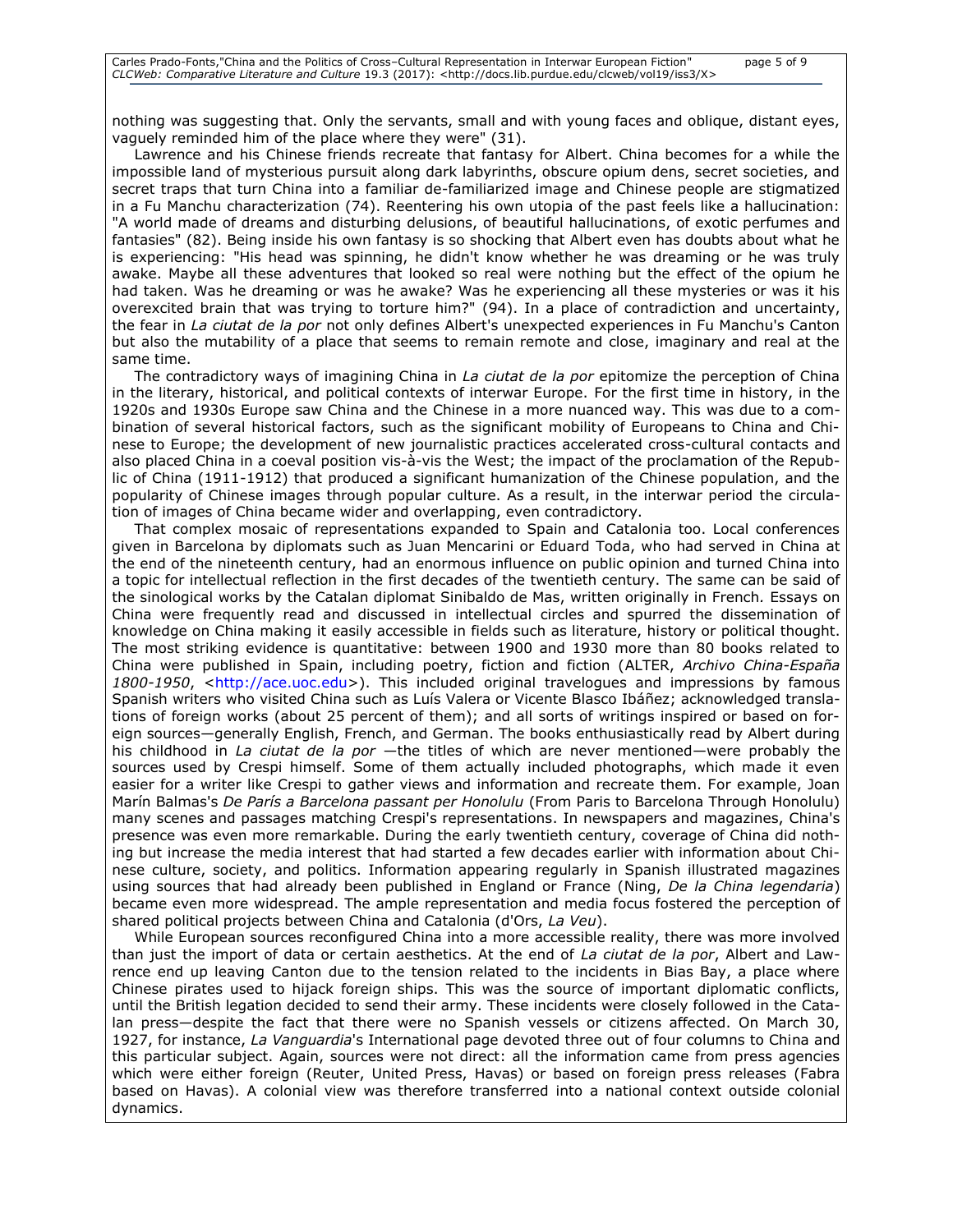The translations or "interpretations" of Chinese poetry penned by important figures such as Marià Manent in *L'aire daurat* (The Golden Air) in 1928 or Josep Carner in *Lluna i llanterna* (Moon and Lantern) in 1935 are another example of these implications. They used English and French versions such as Arthur Waley's and George Soulié de Morant's, which were mentioned in the prefaces with almost as much reverence as the original sources. The indirectness was explicitly recognized—and it was something that actually legitimized their work, following the hands of English masters. In a context of building a literary and cultural modernity, China was a springboard to Europe (Ollé, "El veïnat xinès" 167-86). It is not a surprising, then, that Albert comes under Lawrence's guidance in *La ciutat de la por*: to access China through European go-betweens was also a way of projecting Catalonia's anxieties towards—and submission to—European modernity and the modern world.

At the same time, however, China remained an unreachable fantasy in the Catalan culture and society of the 1920s and 1930s. Chinese images and aesthetics became part of popular culture, which projected a more unreal image of the Chinese people. Films like *Fuhuo de meigui* (1927, premiered in Spain in 1929 as *La rosa que muere*) and *Xixiang ji* (1927, premiered in Spain in 1929 as *La rosa de Pu-Chui*) projected a more remote and exoticized vision of China. At the same time, Puccini's exoticized representations in *Madama Butterfly* (1903) became even more familiar across Catalan society along with many Chinese acrobats who worked in circuses before the foundation of the famous Teatro Circo de Manolita Chen in the 1940s. These popular images of the exotic even transcultured into kitsch with figures such as Vicente Hong, a Chinese toreador who fascinated audiences across Spain in 1930, or Chinese giant figures (hollow statues made of wood about 3-4 meters tall) included in Catalan folklore troupes. cΩΩ≈ç√√√ç≈Ω˜µ≤…¬˚∆˙©ƒ∂ßå∑´®†¥¨ˆøπ"'

The most influential agent in the consolidation of China as an exotic, unreachable place was the genre of adventure fiction. Verne's *The Tribulations of a Chinaman in China* was instrumental in the success of this genre in Spain and Catalonia and in the consequences it had for the representation of China. Its influence over the extremely popular novel Aventures den Bolavà en el país dels xinos (Bolavà's Adventures in the Country of the Chinese) by Josep Maria Folch i Torres (1912) cannot be overstated. Folch i Torres was at the time the most-widely read author in Catalan popular fiction. In *Bolavà al país dels xinos* he recreates Verne's novel in elements such as the pursuits or the combination of technology with adventure. *Bolavà al país dels xinos* also reconfigures Verne's fascination for the mysterious exoticism of China by adding a comical tone. Such transculturation stressed the unreal, fantastic vision of China turning, for instance, the metaphor of the yellow peril into a caricature (68).

The similarities between *The Tribulations of a Chinaman in China* and *La ciutat de la por* illustrate the importation of a certain frame of representation. Both works share the starting point, as we meet the main character in the depths of his existential crisis. And they also share the subsequent plot development, the truth about which we will only find out later on: a (secret) intervention of a wise friend will enable the main character to regain the joy of life through a series of adventures that will become the actual leitmotiv of the novel. Yet Crespi adapted this theme to the Catalan context: it is a young Catalan man who travels to China in order to experience in reality what he had read about in fiction. The cross-cultural journey highlights the social condition of a young bourgeois Catalan man who seeks in China what he has lost in his becoming an adult and having to assume the responsibilities at his father's factory. Compared to *The Tribulations of a Chinaman in China*, then, *La ciutat de la por*  stresses even more the inaccessibility of a China that has become unreachable in a contemporary world that makes traveling easier.

What was the result of the coexistence of an accessible and an unreachable China in Catalan society? In my view, this created an ambivalence that turned China into a symbol devoid of actual meaning, as it had been the case in previous decades (Prado-Fonts, "China como patriótico desahogo"). Two literary experiments actually delved into that ambiguity. In *Pekin* (Beijing), a comic monologue written by the multitalented intellectual Apel·les Mestres in 1901, China is nothing but an empty referent. The narrator makes repeated references to China but nothing is really said about it. China only acquires meaning for its "difference", not for what it really is—which becomes irrelevant. In *L'home que es va perdre* (The Man who got Lost), an experimental first novel by Francesc Trabal published in 1929, several chapters are set in China, but the predetermined images of China as a foreign, exotic, different land get turned upside down. Echoing the European avant-garde claims for using art to break with certainties, *L'home que es va perdre* makes use of China to break with fixed meanings: contrary to all the works that wanted to show a "real" China through clichés and stereotypes, Trabal depicts a fictional China through a realistic portrait.

Perhaps the most outstanding aspect of *La ciutat de la por* is the capacity to confront the paradoxical ambivalence of China. Crespi's novel transcends it, and in a remarkable twist, quite unusual in a novel of its genre, it actually provides an explanation for the coexistence of an accessible and an un-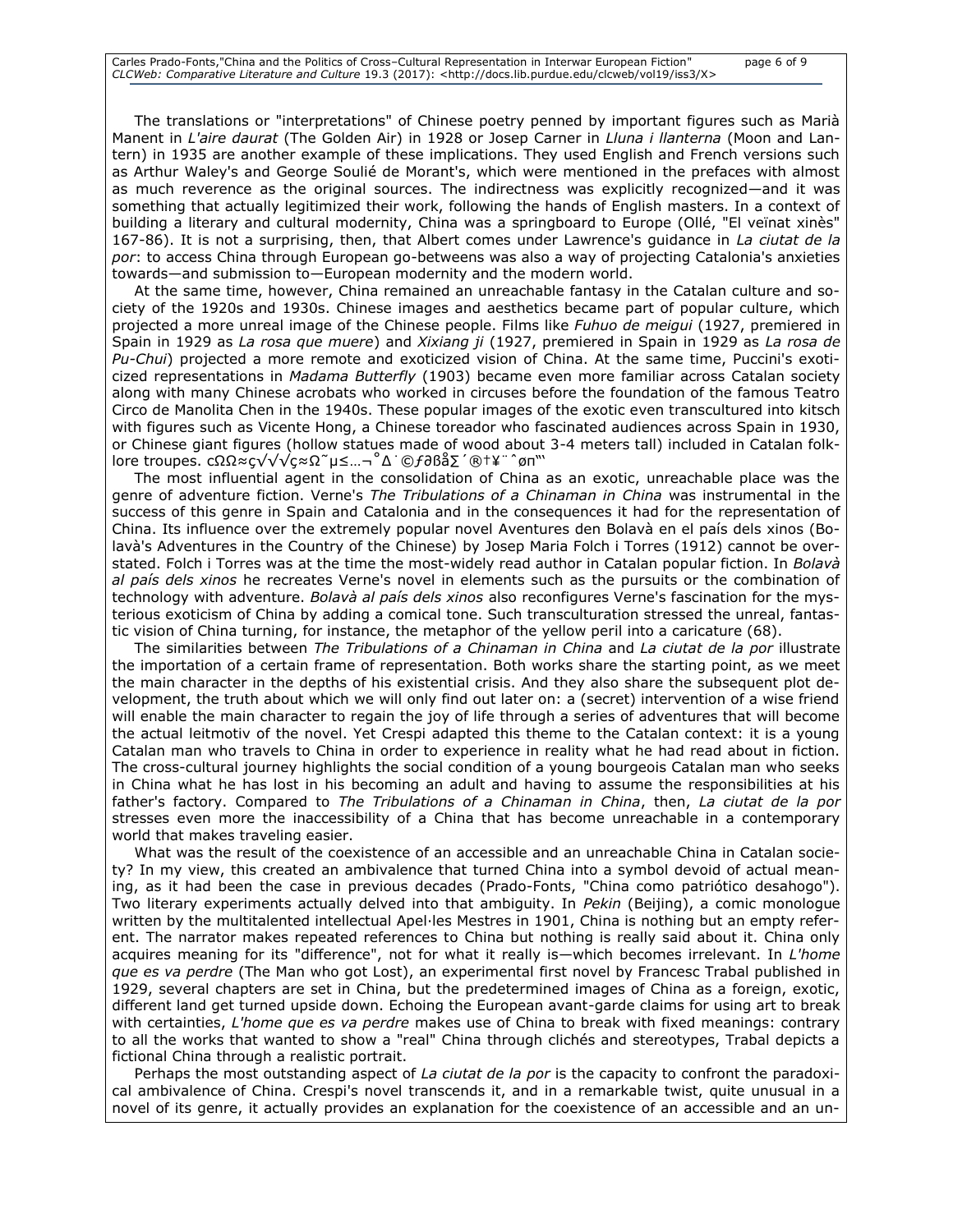reachable China. Given the impossibility of recuperating the real past for himself, Lawrence tries to recuperate the fantastic past for his friend. But, while he recreates an adventure "that fulfilled your teenage fantasies in a practical way: an adventure full of mystery, opium dens, Chinese cruelty" (135), the result ends up being just a Pyrrhic victory: a temporary illusion, limited in time and scope. Fantasy nowadays belongs to the past. The end of the novel makes us aware of that by once again throwing us back to the real China of the present. We are suddenly told about the controversy in Bias Bay, where piracy has caused the intervention of English/foreign armies, and has created a social upheaval, conflicts, and xenophobia. And the fear of the Boxer upheaval reappears as a danger for the future (129). The sudden localization of past, present and future time lays the ground for an explanation: it has been Western modernity that has caused the loss of the authentic China that has now been left behind on the timeline of historical development.

Lawrence is extremely critical: the West has broken the purity of China and "the white man, after getting into the Celestial Empire, has destroyed the exoticism of this land of dreams" (170). His reflection goes beyond the specific frame of China, as exoticism has disappeared everywhere and progress and brutality have evolved hand in hand all around the world (170-73). The scale of the problem is then global: "Civilization, with its formidable impetus, does not respect anything. As it makes its way, lands of dreams and fantasy disappear. … The whole world has followed and will follow this unchanging path of ambition. The old legendary countries—Egypt, Arabia, Palestine, India, Japan—all the countries that used their multiple charms to attract the attention of all the romantics and those who fantasized" (132).

Underlying Lawrence's long, melancholic and critical approach lie two aspects that hint at the actual politics of cross-cultural representation and the subordination of agency. First, the critique of Western civilization and colonial expansion is articulated through the voice of an Englishman. Lawrence was the one who really knew Canton and the one who orchestrated the plot, and he is also the one who offers that critical reflection. Having both the factual knowledge and the conceptual vision, Lawrence is the demiurge who monopolizes the narrative. His position in the formal structure of the novel is in striking contrast with the Chinese characters—passive and without any voice—and with Albert, who is also a piece moving at Lawrence's rhythm. Just as Western modernity has colonized China, Lawrence's narration colonizes the explanation of China's predicament derived from it. Second, at this point in the novel we realize that the narrator has been inconsistent. *La ciutat de la por* opened with a *captatio* announcing that all of the following adventures actually took place. It was a "true story" (15) that the reader assumed would be told by an omniscient narrator. But it turned out to be just a character voice that did not really know the development of the plot. While this can easily be attributed to Crespi's inexperience as a young writer, it nevertheless leaves the narration under Lawrence's command.

Albert's voiceless position and the inconsistencies of the narrative voice symbolize the lack of Catalan agency in conceiving, narrating, and analyzing China at the time. Just as had been the case with the tropes of reachable reality and unattainable fantasy, these critical reflections on modernity and their formal implications should be understood through the intervention of foreign discourses upon the Catalan context. During the second half of the 1920s, this kind of reflection on the consequences of progress and modernity is easily traceable to the impact of Oswald Spengler's *The Decline of the West* on Spanish and Catalan society (Ortega y Gasset, "Prólogo"; de Maeztu, "Decadencia"; Lemke Duque, "La Biblioteca") especially due to the fact they inserted Spain and/or Catalonia into a transnational discourse at a European level while retaining a certain national specificity (Lemke Duque, "El concepto" 562; Gaziel, "Les viles espirituals").

Lawrence's reflection that closes *La ciutat de la por* emerges from Spengler's aura. While topics such as the gap between the imagined China and the real China were not uncommon in other works on China at the time, the depth of Lawrence's Spenglerian reflection is very remarkable—especially in a work aimed at a wide readership. Works such as *El Diablo Blanco* (The White Devil) and *La ciutat de la por* combined entertainment with critical reflections on modernity, progress, and the human condition. They added a "radical skepticism about the capacity to improve the human condition and the socalled advances in this progress," which were typical of the anxieties at the end of the interwar period (Pérez Bowie, "Presentación" 21).

In *La ciutat de la por* China is now a reachable reality that has not ceased to be an unreachable fantasy of a sublime world. Crespi's novel reflects on how to keep that fantasy real today and attempts to reconcile these two visions through fiction—both in Lawrence's scheme and on its very own pages: "You were looking for a China that has disappeared, that only *currently* exists among the pages of old books by travelers and novelists who are not very scrupulous about still using that worn out cliché of the yellow mystery"(173, italics mine). But the strategy fails, Albert and Lawrence abandon China, and we are left with a critique of the dark side of progress and Western civilization. The inclu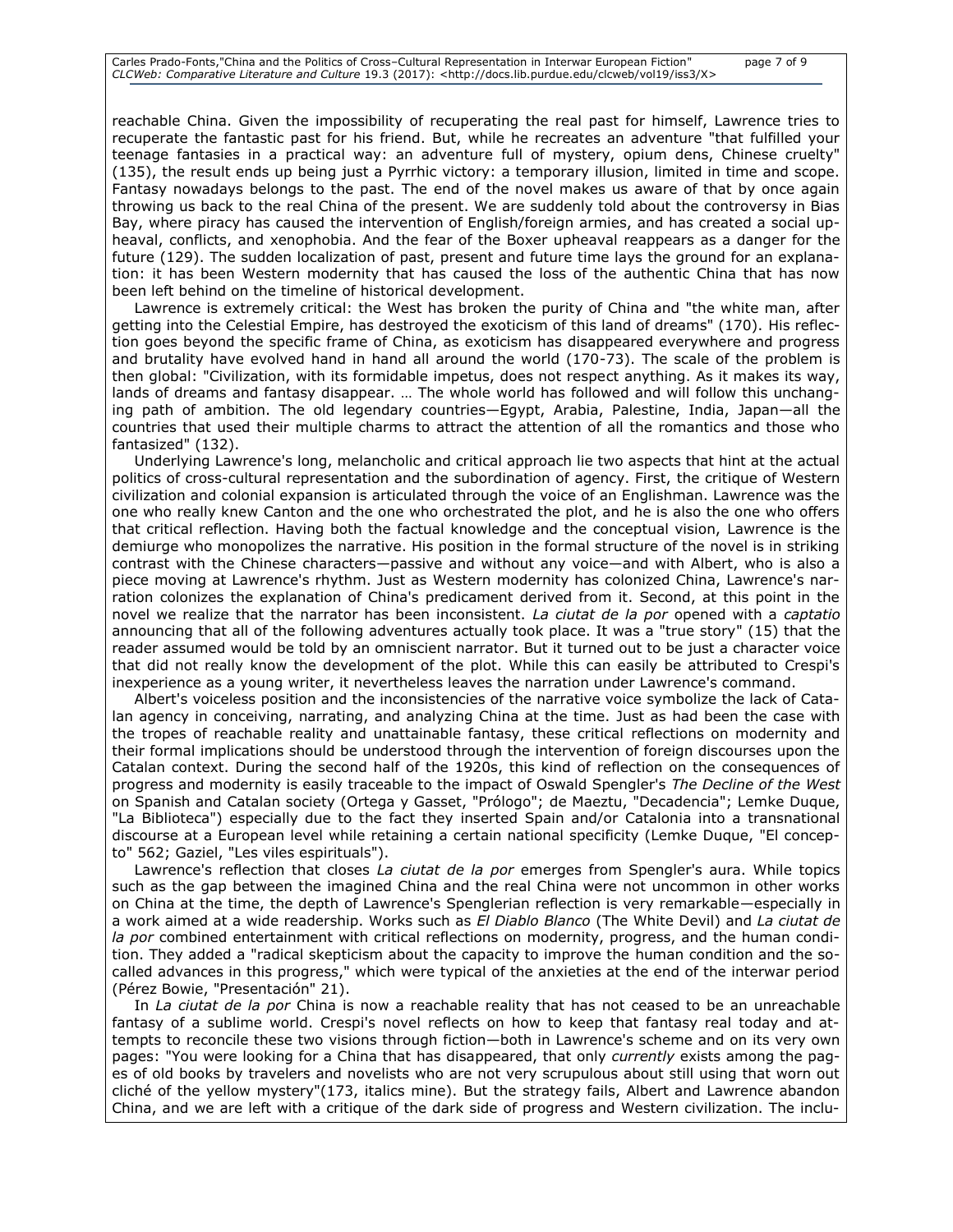sion of such a critical view on modernity is remarkable in a work of popular literature, but existence of that idealized China of the past is never questioned in the first place. Being a pulp novel of its time, *La ciutat de la por* assumes with gusto its own nature of a not very scrupulous novel that also uses the worn-out cliché of the yellow mystery. This piece of Catalan fiction encapsulates the varied and contradictory representations of China in European society during the 1920s and 1930s. In this article we have seen how the dual China of *La ciutat de la por* exemplifies the multiple views on China from Catalonia and how they were largely determined by European discourses. This example reveals how impossible it was to imagine China in Catalonia without the mediation of English, French, or German sources. Acting as mediators, they not only provided factual knowledge about China, but also a way to approach it, a voice to narrate, and a frame to criticize Western civilization.

This brings us back to the concept of translingual practice and to the metaphor of host language and guest language. Liu proposed this terminology to emphasize the host context as a place for "adaptation, translation, introduction, and domestication of words, categories, discourses, and modes of representations" (*Translingual* 26-27). Arriving from a guest origin they were inserted into the "transmission, manipulation, deployment, and domination within the power structure of the host language" (*Translingual* 26-27). In Liu's analysis, the host language is late-Qing and Republican China, while the guest language is the West—two cultural contexts that, in spite of Liu's emphasis on adaptation or appropriation, stand in a colonial relationship to each other. *La ciutat de la por* shows how, in the domain of East-West studies, we need to problematize the roles of host and guest in contexts beyond direct colonial interaction. A close examination of the representations of China in Catalonia and Spain uncover a series of intermediaries between host and guest, who filter and channel certain discourses on the Chinese guest that will be later inserted in the local context of the Catalan host. Representing China from peripheral European places was dependent on these agents whose legitimacy stemmed from their colonial past and whose influence was now extended beyond their colonial geographical domains. The representations of China in *La ciutat de la por* complicate the idea of national, linguistic borders in cross-cultural interaction and tell us that the world is, in fact, a vast contact zone.

Note: I thank Susan Frekko, Neus Rotger, Antoni Oliver, Teresa Iribarren, Xavier Ortells, and the two anonymous reviewers for their comments. Research for this article has been funded by the Ministerio de Ciencia e Innovación de España under the project "Interacciones entre España y China en la época contemporánea: 1898–1949" (HAR2012-34823) and by the Chiang Ching Kuo Foundation under the project "Sino-Spanish Encounters in Taiwanese and European Archives: 1839-1939".

#### **Works cited**

Ai, Qing. *Nostalgia imperial: crónicas de viajeros españoles por China (1870–1910)* (Imperial Nostalgia: Chronicles of Spanish Travelers in China [1870-1910]). Diss. U of Texas, Austin, 2013. ALTER research group, *Archivo China-España 1800-1950*, [<http://ace.uoc.edu>](http://ace.uoc.edu/).

Bickers, Robert. *Britain in China: Community, Culture and Colonialism, 1900-49*. Manchester: Manchester UP, 1999.

Blasco Ibáñez, Vicente. *La vuelta al mundo de un novelista* (A Novelist Tour Around the World). Valencia: Promete, 1924.

Carner, Josep. *Lluna i llanterna* (Moon and Lantern). Barcelona: Proa, 1935. Chang, Gordon H. *Fateful Ties*. Cambridge: Harvard UP, 2015.

Crespi, Joan. *La ciutat de la por* (The City of Fear). Barcelona: Les Ales Esteses, 1930.

d'Ors, Eugeni. *La Veu de Catalunya*, May 6, 7, 9, 11, 12 and 13, 1914. Republished in Eugeni d'Ors, *Glosari 1912- 1913-1914*. Barcelona: Quaderns Crema, 2005.

Davis, Kathleen E. "Translation, Plagiarism and Amplification in Mentaberry's *Impresiones de un viaje a la China*."

*Bulletin of Spanish Studies*, November 13 (2015): 1-16. de Mas, Sinibaldo. *L'Anglaterre, la Chine et l'Inde* (England, China and India). Paris: Jules Tardieu, 1858.

de Mas, Sinibaldo. *La Chine et les Puissances Chrétiennes* (China and the Christian Powers). Paris: Hachette, 1861. Folch i Torres, Josep Maria. *Aventures den Bolavà en el país dels xinos* (Bolavà's Adventures in the Country of the Chinese). Barcelona: Bagunyà, 1912.

Forman, Ross G. *China and the Victorian Imagination: Empires Entwined*. Cambridge: Cambridge UP, 2013. Gaziel, "Les viles espirituals" (The Spiritual Vilas). presentation given in Girona, October 26, 1923. It was later<br>published in Gaziel, *Hores viatgeres. Assaigs* (Traveling Hours. Essays). Barcelona: Guinart y Pujolar, 1

Hayot, Eric, Haun Saussy, and Steven G. Yao, eds. *Sinographies: Writing China*. Minneapolis: U of Minnesota P, 2008.

Hayot, Eric. *The Hypothetical Mandarin: Sympathy, Modernity, and Chinese Pain*. Oxford: Oxford UP, 2009. Hevia, James L. *English Lessons: The Pedagogy of Imperialism in Nineteenth-Century China*. Durham: Duke UP, 2003.

Kitson, Peter J. *Forging Romantic China: Sino-British Cultural Exchange 1760-1840*. Cambridge: Cambridge UP, 2013.

Lemke Duque, Carl Antonius. "El concepto de 'Europa' en la Revista de Occidente (1923-1936) y su recepción en<br>José Ortega y Gasset" (The Concept of 'Europe' in Revista de Occidente [1923-1936] and Its Reception in José Ortega y Gasset). *Política y Sociedad* 52.2 (2015): 557-575.

Lemke Duque, Carl Antonius. "La Biblioteca de las Ideas del Siglo XX, la *Revista de Occidente* (1922-1936): Prefiguración de la reintegración de España en Europa" (The Library of Ideas of the Twentieth Century, *Revista de Occidente* [1922-1936]: Prefiguring the Reintegration of Spain in Europe). *Ortega y la cultura europea (Ortega*